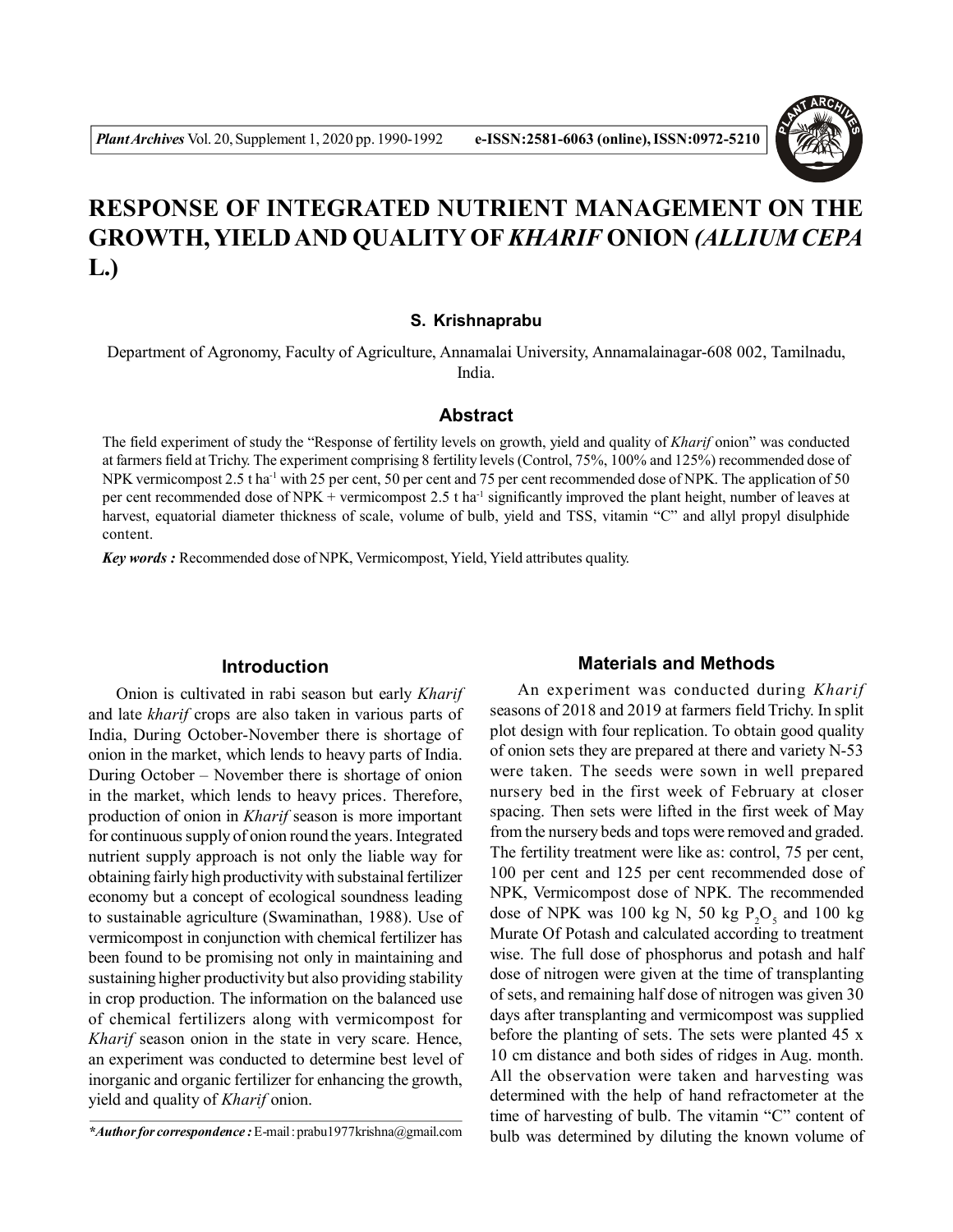onion juice with 3 per cent meta-phosphoric acid and titrating with 2, 6 dichloro phenyl indophenols solution (A.O.A.C., 1960), till the faint pink colour was obtained. Allyl propyl disulphide content in onion bulb was determined as pyruvic acid (Hort and Fisher, 1971).

# **Results and Discussion**

It is revealed from the data table 1 that the plant height, number of leaves plant<sup>-1</sup> at harvest of onion were significantly affected with different fertility levels. The maximum plant height (5.11 cm), with maximum number of leaves (11.91) were obtain with 50 per cent recommended dose of NPK along with vermicompost 2.51 ha<sup>-1</sup> which was at par with 75 per cent recommended dose NPK along with vermicompost  $2.5$  t ha<sup>-1</sup>. The improvement in plant height, number of leaves with the application of vermicompost might be due to better moisture holding capacity and supply and availability of major and micro nutrient due to favourable soil condition (Reddy *et al.,* 1998). In case of vermicompost the earthworm carts helps in improvement the soil fertility and availability and nutrients besides some growth stimulating substances excreted by earthworm into their carts. (Senapati *et al.,* 1985).

The yield attributes of onion was significantly influenced with different fertility level. The maximum equatorial diameter (5.62 cm), thickness of scales (0.274 cm), volume of bulb (56.03 cc) and yield (224.29 q ha<sup>-1</sup>) were recorded with 50 per cent recommended dose of NPK along with vermicompost 2.51 ha<sup>-1</sup>. However neck

length (6.40 cm) and fresh weight of bulb (95.14 g) were maximum in 75 per cent recommended dose NPK plus vermicompost 2.5 t ha<sup>-1</sup> but it was at par with  $(T_7)$ . The present trend of increase in bulb yield and yield attributes with 5 per cent recommended dose of NPK along with vermicompost 2.5 t ha<sup>-1</sup> is in close conformity with findings of Mahendran and Kumar (1997) and Patil *et al.* (2002), Application of organic manure n the form of vermicompost increased the yield attributes and yield. Such increase may be due to release of macro and micronutrient, during the course of microbial decomposition (Singh and Ram, 1982). The beneficial response of FYM vermicompost to yield might also be attributed to availability of sufficient amount of plant nutrients throughout the growth period of crop uptake, plant vigour and yield (Brar and Pasricha, 1998).

The data presented in Table 1 revealed that application of 75 per cent recommended dose of NPK along with vermicompost  $2.5$  t ha<sup>-1</sup> affected the TSS,  $(12.16)$ , Allyl propyl disulphide  $(7.23)$  and vitamin "C"  $(9.68 \text{mg}/100 \text{ g})$ content but it was at par with 50 per cent recommended dose of NPK plus vermicompost 2.5 t ha<sup>-1</sup>. An increased in NPK significantly vitamin "C" content, which was due to helped in vigorous vegetative growth and imparted green colour to foliage which favoured photosynthetic activity of plant so there was greater accumulation of food material. The similar results have been also been reported by Singh *et al.,* (1989); Thabet *et al.,* (1994) and Singh *et al.,* (1996).

| <b>Treatments</b>                                                     | <b>Plant</b><br>height | Number <br>οf | thick-       | <b>Neck Equatorial</b><br>diameter | Thi-<br>ckn- | Fresh<br>weight | Volume<br>οf | Yield<br>(q per | T.S.S.<br>(%) | Allyl-<br>propyl | <b>Vitamin</b><br>$C$ (mg/ |
|-----------------------------------------------------------------------|------------------------|---------------|--------------|------------------------------------|--------------|-----------------|--------------|-----------------|---------------|------------------|----------------------------|
|                                                                       | (cm)                   | leaves<br>per | ness<br>(cm) | (cm)                               | ess<br>οf    | οf<br>bulb      | bulb<br>(cc) | ha)             |               | disul-<br>phide  | 100g)                      |
|                                                                       |                        | plant         |              |                                    | scale        | (g)             |              |                 |               |                  |                            |
|                                                                       |                        | at<br>harvest |              |                                    | (cm)         |                 |              |                 |               |                  |                            |
| Control                                                               | 3842                   | 6.61          | 5.73         | 4.07                               | 0.188        | 56.59           | 41.63        | 128.76          | 12.04         | 6.57             | 9.20                       |
| 75% recommended dose of NPK                                           | 52.29                  | 9.80          | 5.81         | 4.80                               | 0.212        | 69.27           | 48.05        | 158.51          | 12.09         | 6.67             | 9.23                       |
| 100% recommended dose of NPK                                          | 52.96                  | 10.67         | 5.94         | 5.34                               | 0.248        | 79.53           | 53.74        | 182.03          | 12.15         | 6.95             | 9.58                       |
| 125% recommended dose of NPK                                          | 52.82                  | 10.36         | 6.08         | 5.25                               | 0.229        | 76.39           | 53.50        | 174.97          | 12.20         | 6.81             | 9.44                       |
| Vermicompost 2.51 ha' <sup>1</sup>                                    | 52.47                  | 10.08         | 6.21         | 5.15                               | 0.221        | 71.11           | 51.18        | 161.27          | 12.22         | 6.74             | 9.36                       |
| 25% recommended dose of NPK<br>+ vermicompost 2.5 t ha <sup>-1</sup>  | 52.99                  | 11.17         | 6.28         | 5.43                               | 0.263        | 86.48           | 54.37        | 198.10          | 12.27         | 7.01             | 9.62                       |
| 50% recommended dose of NPK<br>+ vermicompost $2.51$ ha <sup>-1</sup> | 53.11                  | 11.91         | 6.32         | 5.62                               | 0.274        | 94.78           | 56.03        | 224.29          | 12.32         | 7.23             | 9.66                       |
| 75% recommended dose of NPK                                           | 53.16                  | 11.63         | 6.40         | 5.60                               | 0.272        | 95.14           | 55.15        | 214.54          | 12.36         | 7.07             | 9.68                       |
| + vermicompost 2.5 t ha <sup>11</sup>                                 |                        |               |              |                                    |              |                 |              |                 |               |                  |                            |
| $S.E. \pm$                                                            | 0.654                  | 0.121         | 0.067        | 0.054                              | 0.0024       | 0.439           | 0.664        | 2.605           | 0.083         | 0.067            | 0.067                      |
| $C.D. (P=0.05)$                                                       | 1.832                  | 0.338         | 0.187        | 0.153                              | 0.0066       | 1.230           | 1.860        | 7.301           | 0.232         | 0.187            | 0.188                      |

**Table 1:** Response of integrated nutrient management on growth, yield and quality of *Kharif* onion.